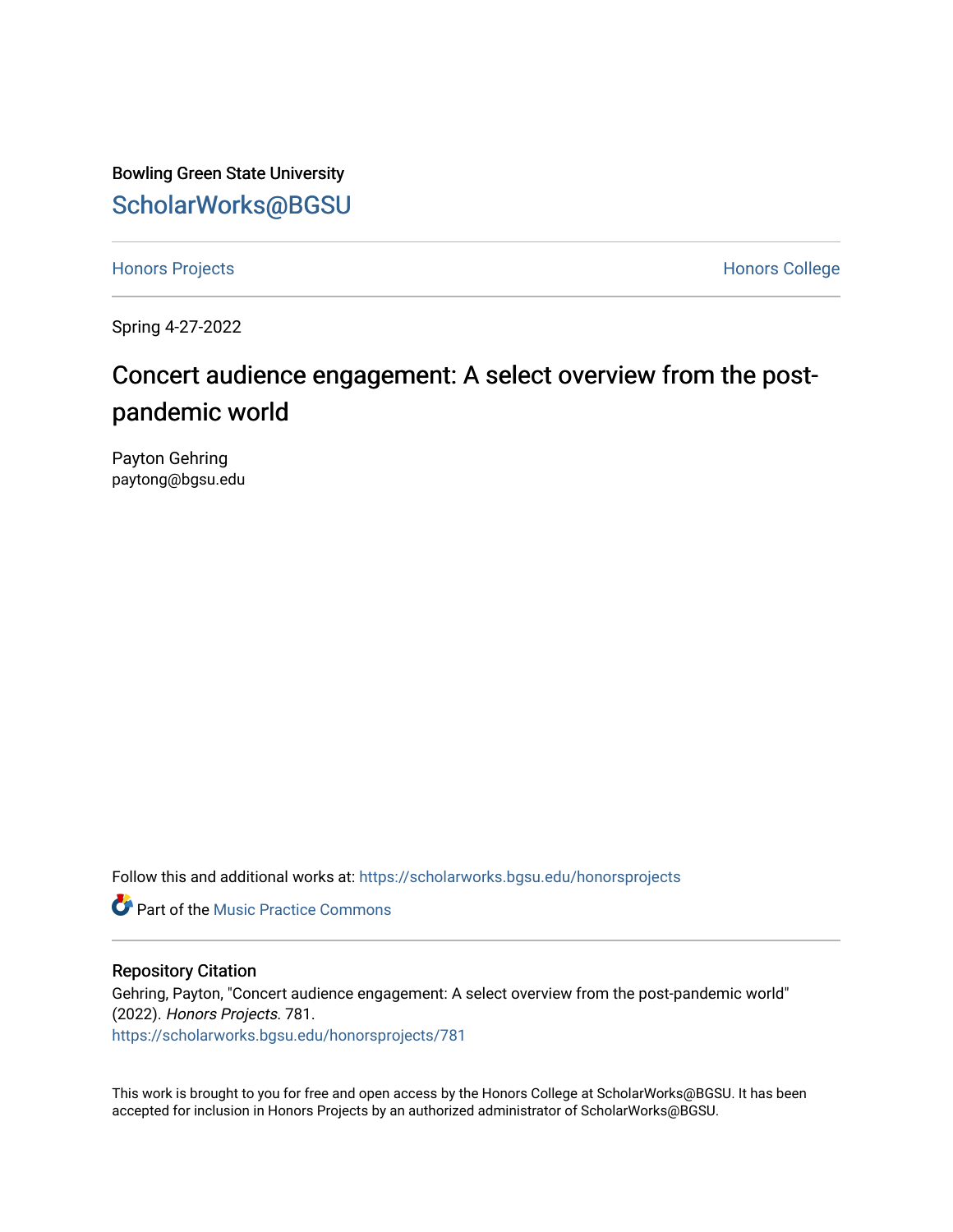The COVID-19 pandemic changed the lives of millions around the globe. The highly transmissible disease spread through every continent causing leaders to step in and enforce lockdowns and curfews. Globally, 6.2 million deaths have been reported as of April 14th, 2022 (CDC, 2022). This pandemic changed the way that people lived their day-to-day lives, specifically on a social realm. As social beings, humans adapted their forms of socialization accordingly. As lockdowns were set in place, the internet became a vital place of communication. A recent study showed that overall, 46% of Americans had increased their online use (Nguyen et al., 2020). The overall increase of online presence sparked an online movement in the musical arts.

Before the pandemic, the music world had already begun having more of a presence online. Streaming music on apps such as Apple Music and Spotify has made music readily available and also offered beginner artists a platform to publish their works. Live performances only began moving to online platforms in recent years, an example being Facebook Live and YouTube which allow performers and institutions to archive their performances for many to enjoy when done live streaming. However, there are a few platforms that were ahead of their time such as the Berlin Philharmonic Digital Concert Hall (Philharmoniker). This is a website where people can view live concerts as well as old ones. The archived section shows many old concerts and the live concert section informs people of upcoming live streams. As people were deprived of the "live" performance experience, more concerts, shows and performances began taking to online formats. Live music experiences have been known to cultivate a sense of excitement and community, and there was widespread concern: would moving concert events to online platforms provide that same sense of excitement and community?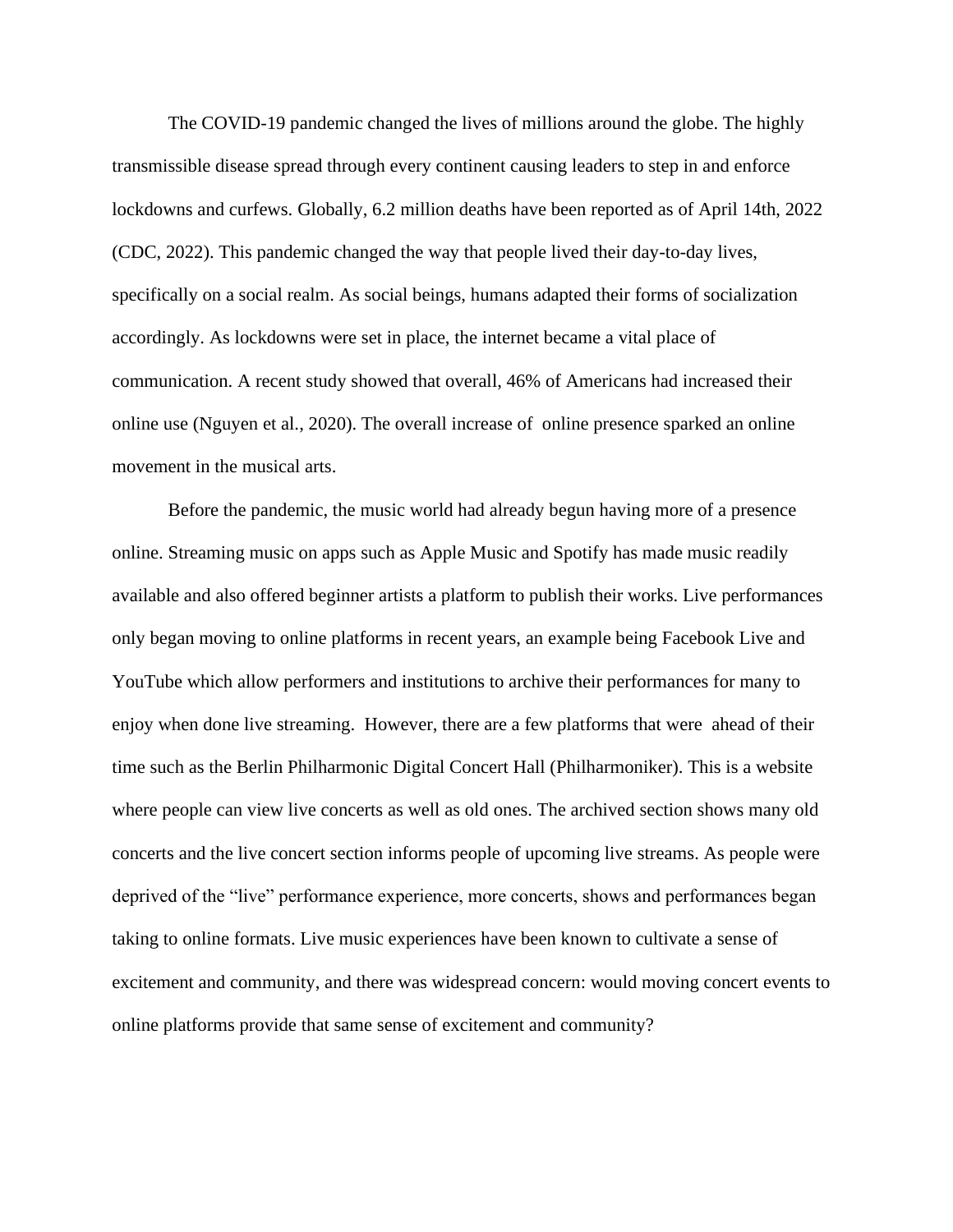This question is what has guided my research into audience engagement in the post pandemic world. Audience engagement is defined as: "audience members feeling like active participants in the performance" (Radbourne et al., 2009). As a performer myself , I find this topic to be extremely important. I am an undergraduate student graduating with a minor in vocal performance and I have performed before, during and after the pandemic and have always loved feeling a connection with the music I am performing as well as my audience. Engaging my audience members, feeling a connection with them and being a bridge to allow them to connect with music is one of the biggest honors of my life. With the many changes we had to make through this difficult time, has there been a drop in audience engagement or have we found new ways to spark that engagement and sense of community? In this selective overview, I have looked into many studies done on this topic before, during and after the COVID-19 pandemic to answer that question.

An article written in 2009, titled "The Audience Experience: Measuring Quality in the Performing Arts," (Radbourne et al., 2009) was what sparked my interest in this topic. Jennifer Radbourne is an arts management researcher as well as a dean of the Arts and Education department at Deakin University in Australia. Katya Johanson is a lecturer in professional writing in the School of Communication and Creative Arts at Deakin University. Hilary Glow is also a professor at Deakin University, however, she is a part of the School of Management and Marketing. Tabitha White was involved with this project as a doctoral study on the impact of art on individuals. She had worked on many projects at Deakin University and had gotten to know the faculty well. This research consisted of volunteer surveys across orchestral platforms and seven focus groups. The research questions that guided their research were: How do audience members describe their experiences of attending arts performances? What is the relationship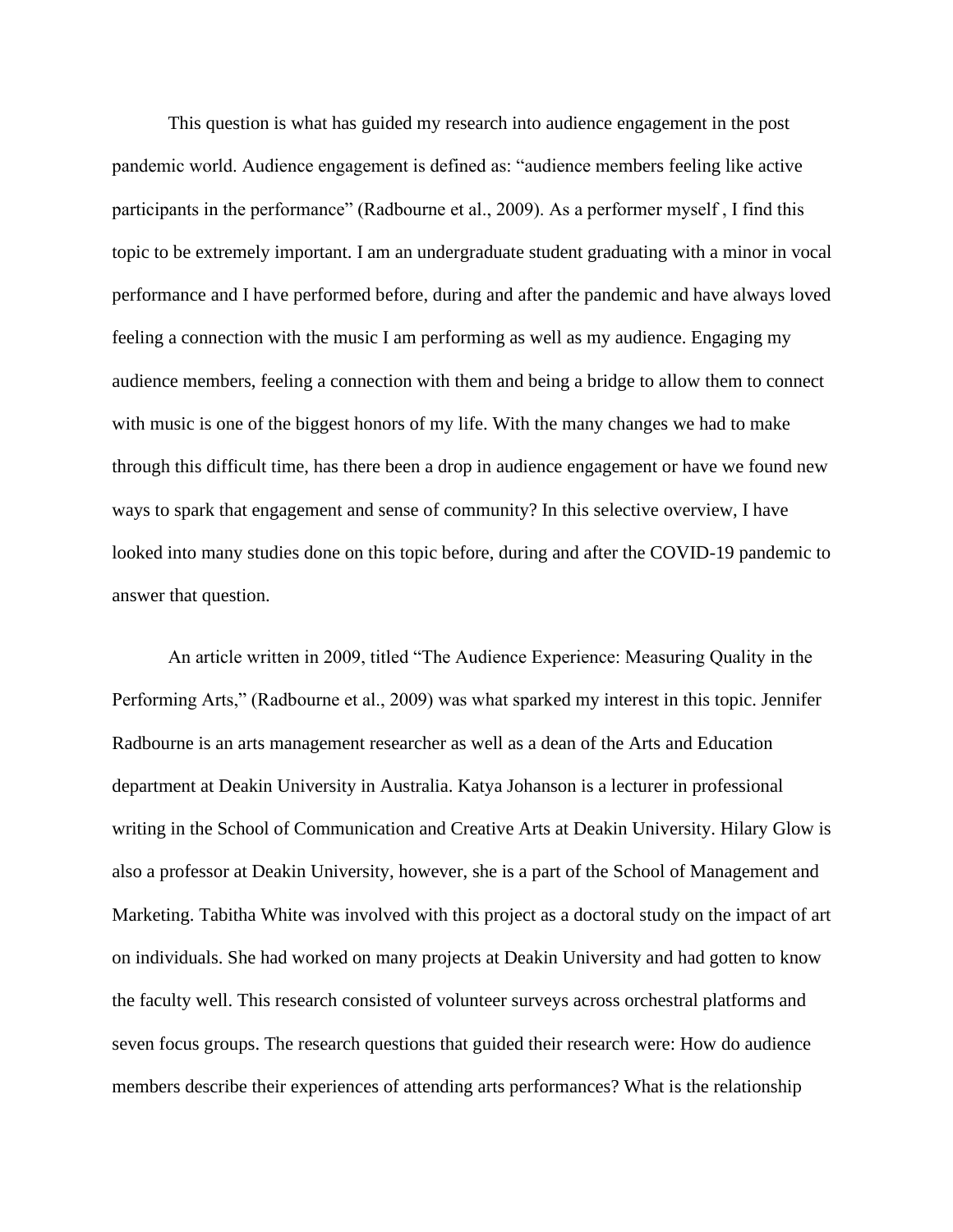between audience engagement and artistic quality? How do arts companies maximize the audience experience? How can this be interpreted in performing arts policy and funding? In their research, it was shown that there were four main categories when it came to audience engagement: knowledge, risk, authenticity and collective engagement (Radbourne et al., 2009). Knowledge was noted as a critical part of the audience experience. Audience members who received knowledge prior to or during the performance felt much more engaged and connected to the performer. Many audience members expressed that "learning" was a huge part of the experience and had many positive connotations to the word. Risk was another very important factor in the study. If audience members do not feel included or "in the know" when the audience is laughing about a line or crying during an emotional moment, it is very uncomfortable. This shows that knowledge of the performance is extremely important to stay engaged. Risk was seen as an action taken by the audience member and/or the performer. Audience members who, for example, took the risk of sitting in the front row ended up having a very engaging experience as they went out of their comfort zone in hopes to enhance their overall experience. When a performer takes a risk and keeps the audience on their toes, it allows for a more engaged and focused audience waiting to see what happens next (Radbourne et al., 2009).

Authenticity was also deemed very important to the satisfaction of a performance. Audience members often look at authenticity with the performer and how "believable" and "real" they are able to come across as the audience's emotional perception of a performance plays a huge factor in that satisfaction. Authenticity is typically associated with words such as reality, truth and believability. However, these words can mean different things to each member of the audience. Interpretations of a piece set by the performer can give mixed signals to audience members if not authentic, so this is extremely important to keep the audience to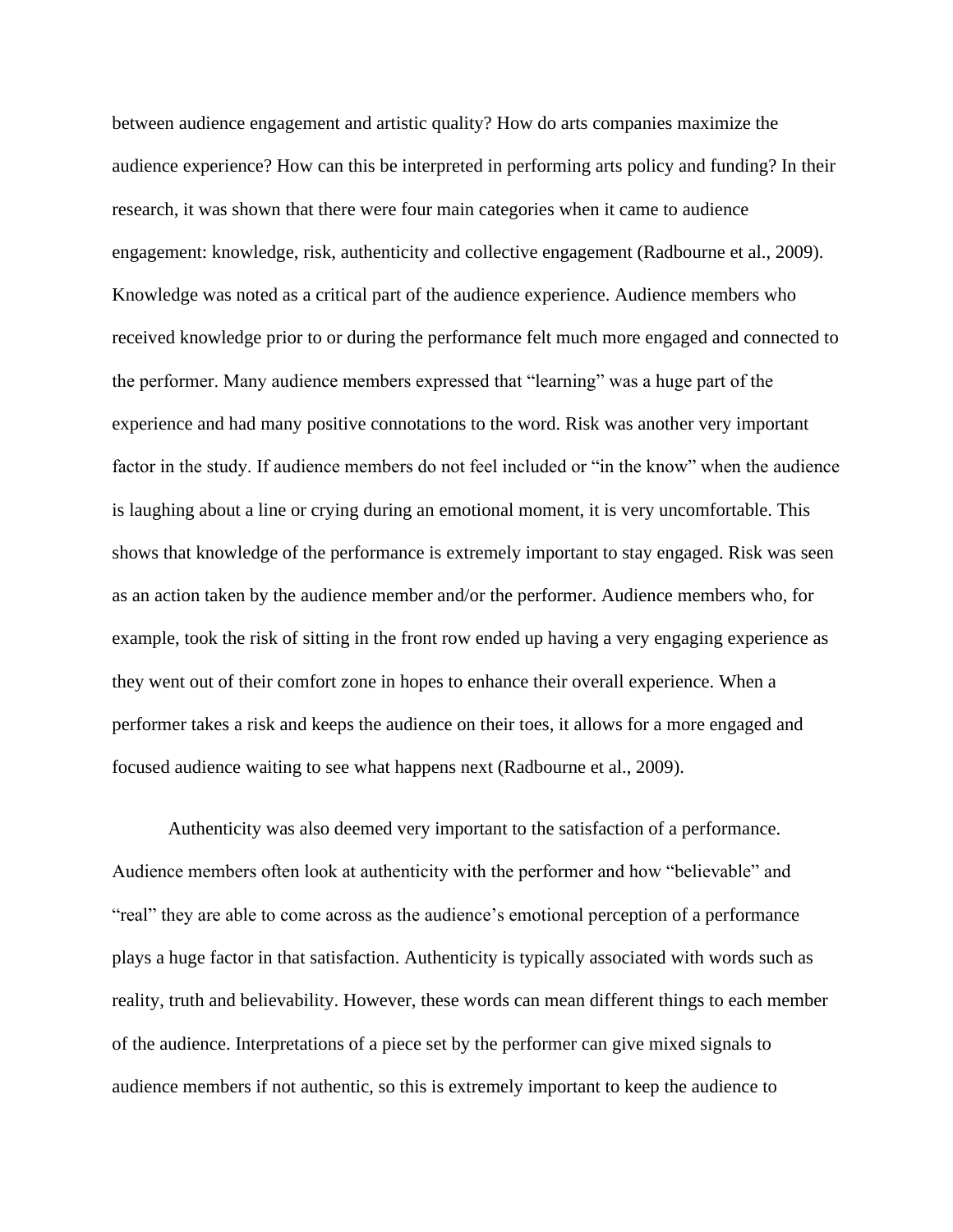performer communication line open and vulnerable (Radbourne et al., 2009). If a performer is supposed to be upset and emotional to help the audience understand their situation as it pertains to the story line, then it is of the utmost importance that the audience feels the emotion pouring out of the performer. Otherwise, the audience won't feel connected to the performer's emotion and the importance of that moment in the story will be lost. This leads into the last category of collective engagement. This could be from performer to performer, performer to audience member, or audience member to audience member (Radbourne et al., 2009). When performers are more engaged to each other and the story they are trying to portray, this was shown to have a positive influence on engagement of the audience. Another interesting finding was the importance of audience members to be equally engaged with each other as they are the show. Audience members who shared the same emotions during the same moments of a performance had very positive heightened experiences. An involvement of performer to audience member acknowledgement was also seen as a very positive thing to help keep audience members engaged. There were many other researchers also curious about audience engagement in live audiences before the pandemic.

Another article was written before the pandemic in 2018, titled "engaging audiences: A case study from three music organizations in Philadelphia*"* (Teng, 2018)*.* Jiaqi Teng submitted a thesis to the faculty of Drexel University in partial fulfillment of the requirements for the degree of Master of Science in Arts Administration. This study looked into three music organizations in Philadelphia to understand what works towards audience engagement and what does not. Teng used volunteer based research and gathered data by interview and surveys. His research questions included: who is the audience for the music-based NPOs? Where do patrons or audiences come from? What marketing or general strategies do they use to engage the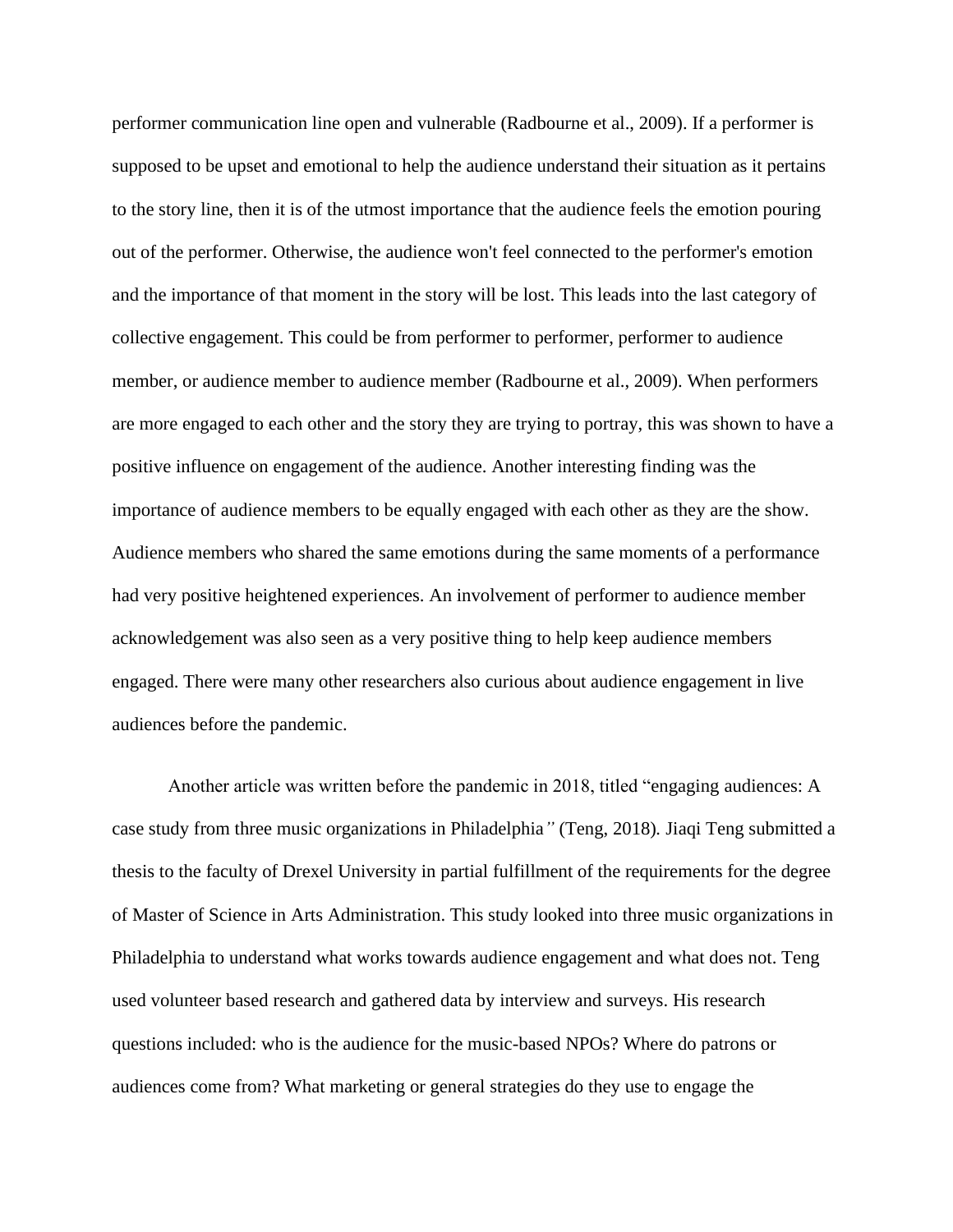community? Conclusions were based on comparing the internal factors of each group to see what worked and what did not. The three organizations were: Orchestra 2001 (O2001), the Chamber Orchestra of Philadelphia (COP) and the Bach Festival of Philadelphia (BFP). COP was deemed very successful as audience members were offered a much higher caliber of education and programming opportunities (Teng, 2018). Not only were people getting a very high level of performance from some of the city's best musicians, but they were also offered unique educational programs to further educate themselves in the world of classical music. The COP was also noted to be very good with community outreach and allow a diverse population to be involved with their programs (Teng, 2018). The BFP is a smaller, more local organization that tends to have a much older age range for audience members in attendance (Teng, 2018). They implemented a "pay what you wish" Wednesday-night series that brought out crowds who may be struggling financially but still want to be involved with the organization. It was recommended that more community outreach be done to try and get younger members of society to attend their performances. The O2001 is a more contemporary orchestra that takes contemporary music and turns them into an orchestral masterpiece (Teng, 2018). This organization has been recognized on the local and international level so their level of outreach has been praised. They often partner with nonprofits and other educational organizations around the world to bring music to those who may not have access to it all the time. They also have educational opportunities for younger generations as well. Over all three it was determined that community outreach and education is important to keep audiences diverse, engaged and make them want to return.

Another thesis studied the engagement of audiences when it came to online streaming and online performances. In 2018, Hang Thi Tuyet Nguyen submitted this research in partial fulfillment of the requirements for the Doctor of Philosophy degree in Music in the Graduate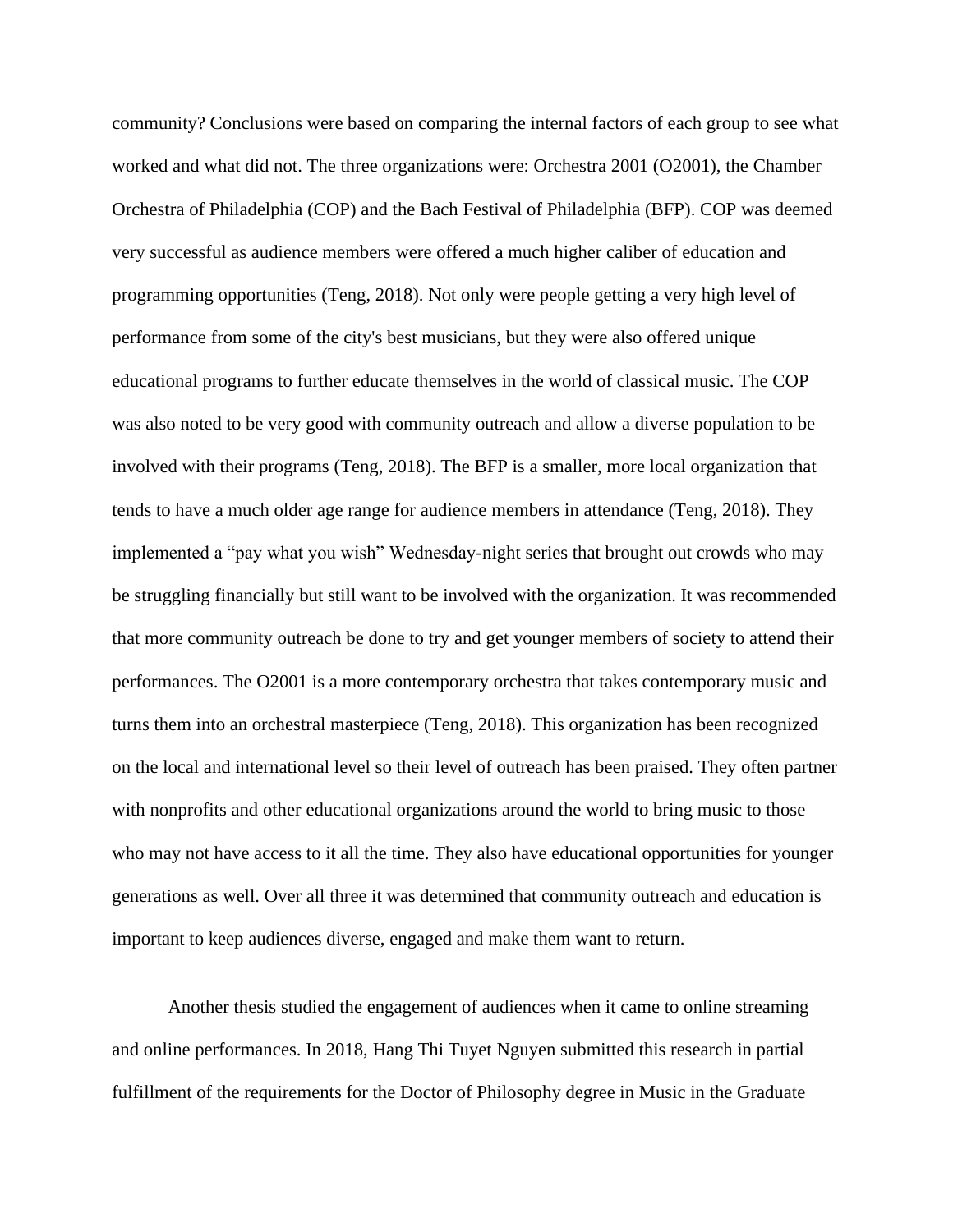College of the University of Iowa. The article was titled "Audiences' engagement with Twitter and Facebook Live during classical music performances: Community and connectivity through live listening experiences" (Nguyen, 2018). The 21st century is an era of increasing technological progress. There is much more available to the majority of the human race through technology, and things that may not be accessible to certain groups of people before are becoming much more accessible through technology advancements. An example would be the ability to attend live music performances online. Two platforms were studied, Twitter and Facebook. Twitter has a program called "Tweet Seats" while Facebook has a program known as "Facebook Live" (Nguyen, 2018). Tweet Seats users have a blocked off section in the venue of the performance as to not disturb other members of the audience who wish to not be on their phones. The Tweet Seats members have a specific hashtag that they use to tweet with their fellow Tweet Seats members and engage in discussion of the performance in real time. Cast and crew of the performance are also more than welcome to use the hashtag during the performance to discuss with the Tweet Seats members as well as point out specific moments to provoke thought and educate their listeners. Tweet Seats has lost popularity over the years, but it does still exist and have some users. Facebook Live is a platform on Facebook that allows a performance to be livestreamed. The performance is not often in real time, lagging a few seconds from the actual performance, and allows viewers to go back and listen to parts of a performance again as the live stream continues. There is no need to comment during the livestream, however, viewers are more than welcome to engage in conversation. Unlike Tweet Seats, Facebook Live has stayed very active with many users utilizing the platform every day. When interviewing many users from both platforms, there were a few differences between the two. The age range is one to note as users of Tweet Seats averaged a range from 20-40 years of age and Facebook Live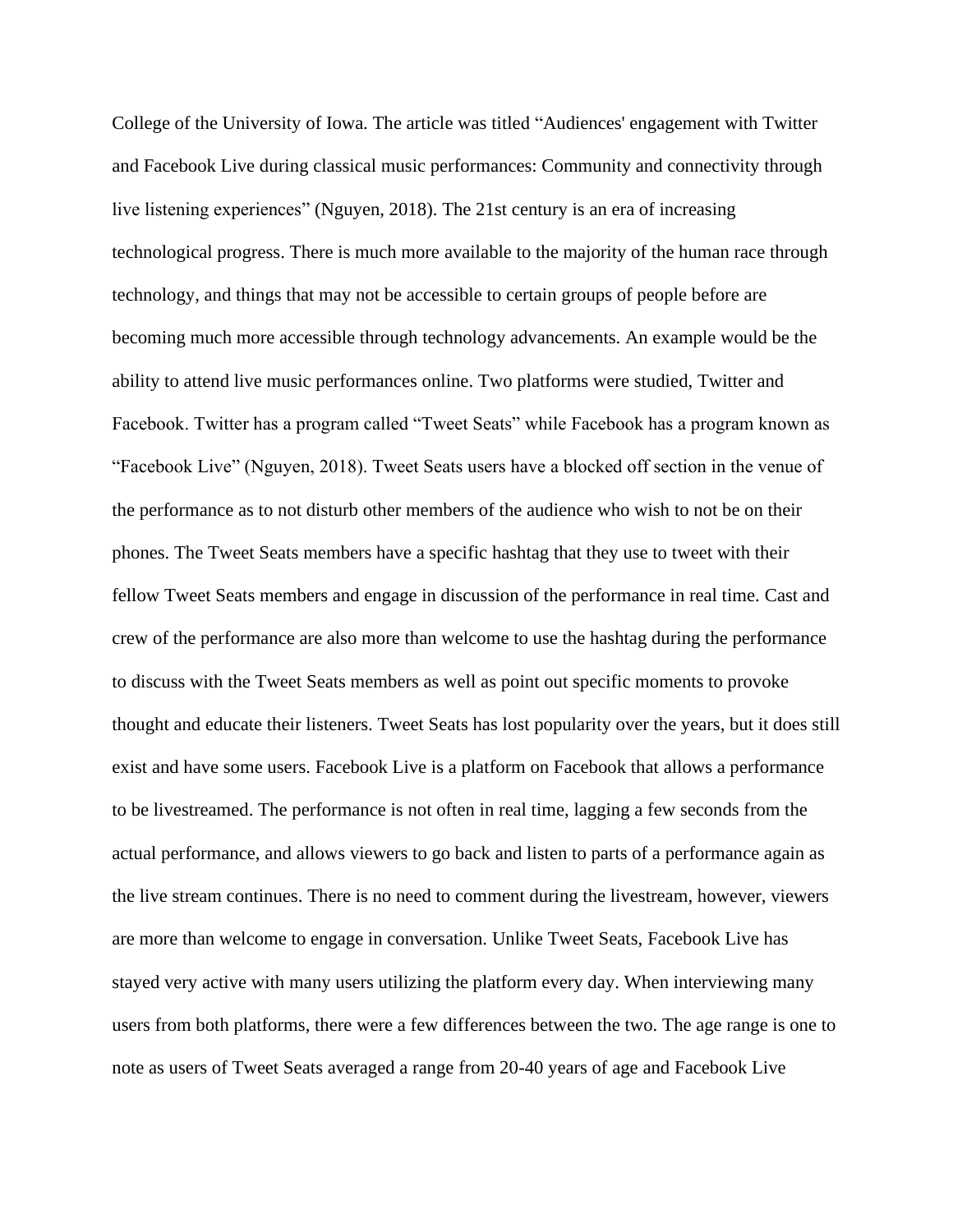averaged an older range of 40-65 years of age (Nguyen, 2018). The time commitment from one platform to another is also different. Tweet Seats members have to agree to sit through the entire performance and contribute comments or "tweets" while the performance is occurring in real time. Facebook Live members have the option of leaving the live stream at any time and there is no comment requirement. Many Facebook Live members express that they enjoy multitasking from the comfort of their own home while listening/watching a performance. While there are a few differences in the two platforms and the audiences they reach, there are also a few similarities. Across both platforms, users expressed delight at how affordable and cost-effective these forms of attendance were (Nguyen, 2018). Neither platform charges money to participate in the programs. It was also expressed that this allowed for more people, who wouldn't otherwise attend a classical music concert, to be interested and tune into the concert as there is no financial risk. Another similarity that was expressed on both platforms was the sense of community (Nguyen, 2018). Audience members were able to engage with other members and have conversations about the pieces. This allowed for growth and education on the classical music topic or the show at hand. It is important to note that these platforms do still exist. Tweet Seats has gone down in numbers as live concerts were unavailable for a while, yet Facebook Live has stayed steady in numbers. With an ever growing technological world, it is thought that online concerts may be continuing and increasing in numbers in the near future.

During the height of the pandemic, an article was written in 2020 titled "Audience engagement with community music performances: Emotional contagion in audiences of a 'proam' orchestra in suburban Sydney" (Garrido & Macritchie, 2020). Sandra Garrido is a pianist, violinist and researcher. She has a background in both Psychology and Music and completed her PhD at the University of New South Wales. Jennifer Macritchie is also a researcher with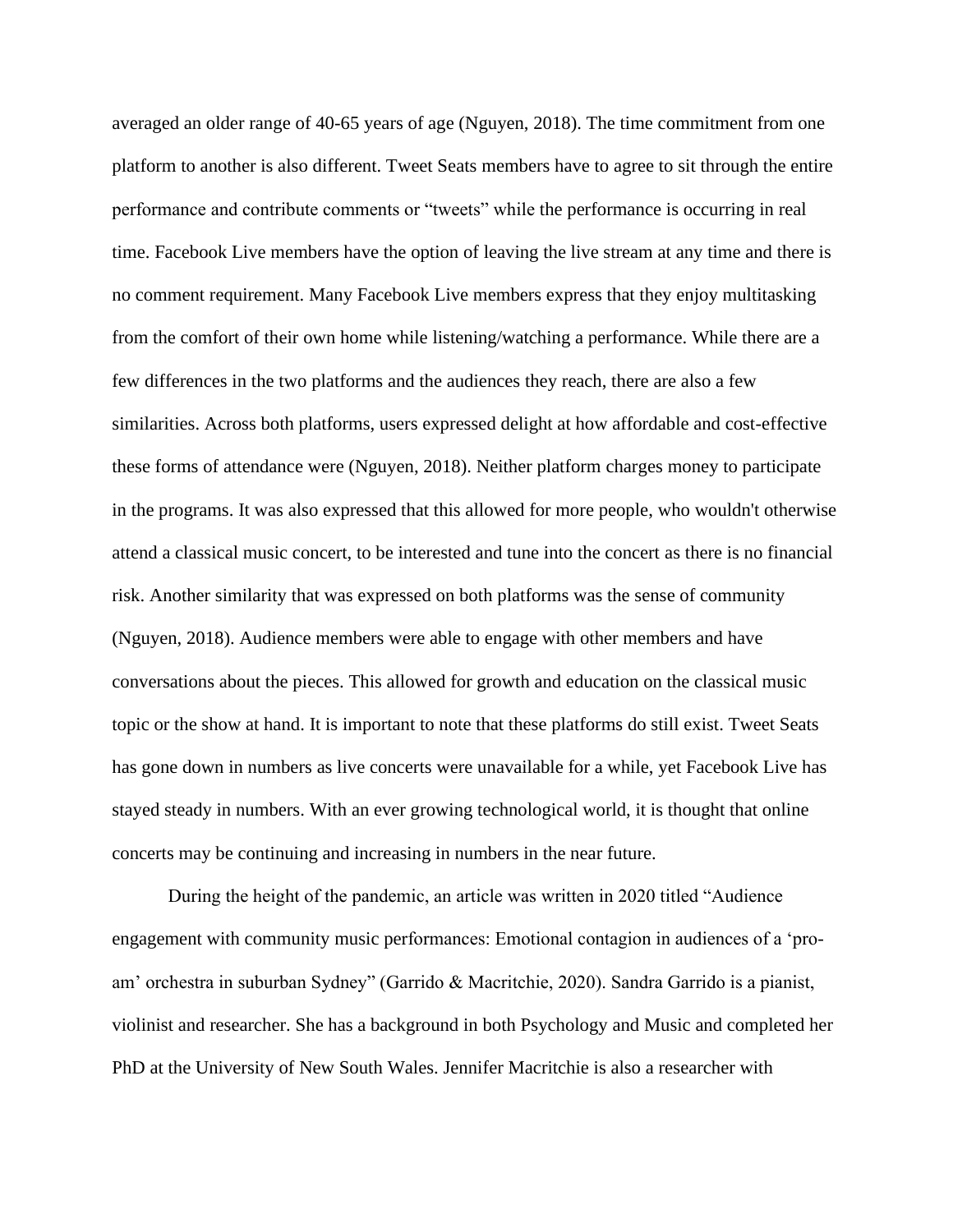background in music, cognitive science, development of motor skills in instrumental performance and health/wellbeing. She completed her PhD at the University of Glasgow with the Science and Music Research group. In this study, Garrido and his colleagues hypothesized that social bonding between audience members would show a relationship between emotional contagion and emotional resonance (Garrido & Macritchie, 2020). This means that audience members who felt more connected to their fellow members would be more influenced by their emotional responses to the performance. After the performance had ended, the volunteers took a questionnaire. It was shown that the members who attended a "pre-show talk" felt more connected to the music, performance and audience as a whole which supported the hypothesis (Garrido & Macritchie, 2020). The pre-show talk was held to give audience members an overview of what to expect from the performance and to educate them on the storyline behind it. However, not many attend this pre-talk show unless fairly familiar with classical music and the show itself. It was suggested that more educational steps be taken to encourage audience members who were not as aware of the classical music world to attend and understand such shows (Garrido & Macritchie, 2020). All in all, audience members felt much more connected to the performer and others once steps towards education were taken before plunging into the performance. In a post pandemic world, many changes were made within the music world, specifically concert platforms and performances, sparking the interest of other researchers to see how these changes affected audience engagement.

After some lockdowns and curfews were lifted, research on this topic continued. In the study performed by Fraser and her colleagues, faculty of the Fine Arts and Music at the University of Melbourne and Fraser with a Master's in applied psychology, the engagement of an audience from a technological standpoint was studied. The article was written in 2021 and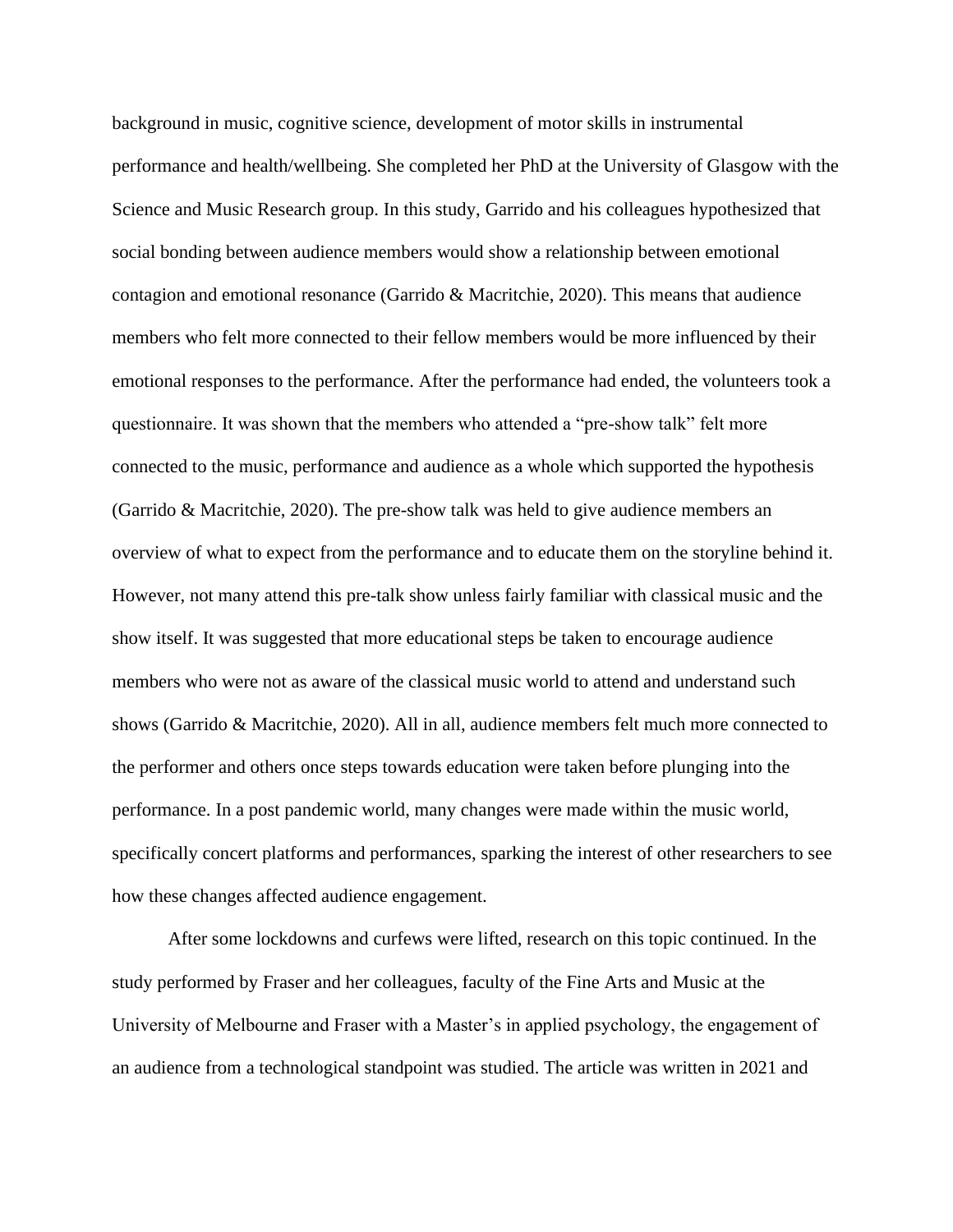titled, "Music Has No Borders": An exploratory study of audience engagement with YouTube music broadcasts during COVID-19 lockdown, 2020" (Fraser et al., 2021). There were 10 videos selected and researched for the purpose of this study. Fraser and her colleagues watched these videos and used the comment sections, number of participants, and viewer demographics to provide data. A thematic analysis was used to organize the data as well as code it to protect viewers on the internet. Line by line coding allowed comments to be analyzed and find common themes. The thematic similarities and differences were then analyzed and compared. The videos chosen included: a large scale community choir (2), a remix of a North African instrumental created in lockdown (2), South African song and dance, a North American and East Asian orchestra collaboration, a World fusion music collaboration-charity raising effort, an Asia Minor informal orchestra, a West African/Arabic trio, and West African/Western classical duo (Fraser et al., 2021). The COVID-19 pandemic changed the way many people lived their lives, including how they enjoyed/experienced music performances. Up until this point, there were very few options for online concert attendance. However, from April 2020 to October 2020, many virtual concert experiences were studied to interpret how audiences felt engaged with the performers (Fraser et al., 2021). Prior to this study, John Durham Peters' book *Speaking into the air*, suggested that live concerts were the only way to feel connected with a performer and the music being performed, however this was found to be quite different (Fraser et al., 2021). Audiences for several types of ensembles (choral, orchestral, multicultural) felt as though they were able to connect with the performance and still feel engaged. While it is still said that online concert attendance is not "as good" as a live experience, it was proven that performers are still able to engage and reach their audiences on an emotional, educational and personal level.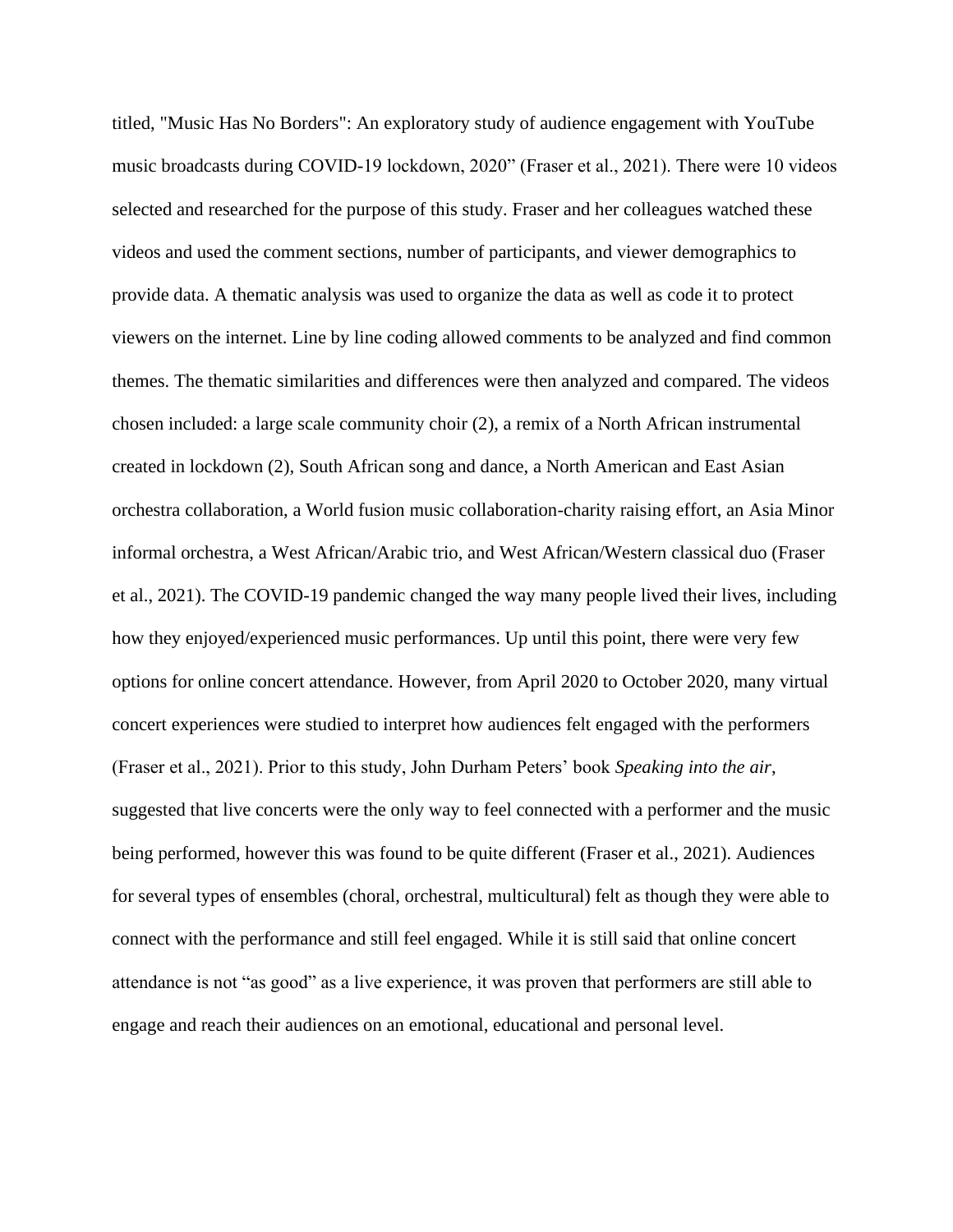The studies mentioned above give a look into audience engagement in the live music industry and the direction that a post pandemic world may be taking it. Research on audience engagement has been taking place for many years such as Radbourne et al. in 2009. The four areas studied were: risk, knowledge, authenticity and collective engagement (Radbourne et al., 2009). It was shown that if an audience member feels connected to a performance in these areas, they are more likely to return and have a pleasant experience. However, this study was done in the pre-pandemic world. Is it possible that these feelings can be reciprocated in a post pandemic world where many live performance experiences have been changed or altered to accommodate the health risk of their guests? Another study discussed was done by Teng in 2018. This audience engagement research followed the members of three separate orchestras in Philadelphia (Teng, 2018). It was shown that in all three cases, audience members felt more engaged with more educational opportunities to learn more about the composers of selected pieces as well as the history/meaning behind the seasonal programs. This supports the research article from 2009 (Radbourne et al., 2009). with the topic of knowledge being an important part of audience engagement. As this is a successful implementation to allow more audience engagement, perhaps if more conservatories, orchestras, music groups, etc. also opened up more educational opportunities, numbers would increase and audience engagement would spike for those groups as well.

The study done by Nguyen is what sets the tone for the upcoming shift in the music pandemic world. Technology has been an ever growing market and place for socialization since before the pandemic, and in 2018, Nguyen looked into audience engagement in the online realm(Nguyen, 2018). Following the platforms Facebook and Twitter, there were two online entertainment events that struck interest: Facebook Live and Tweet Seats. In Nguyen's original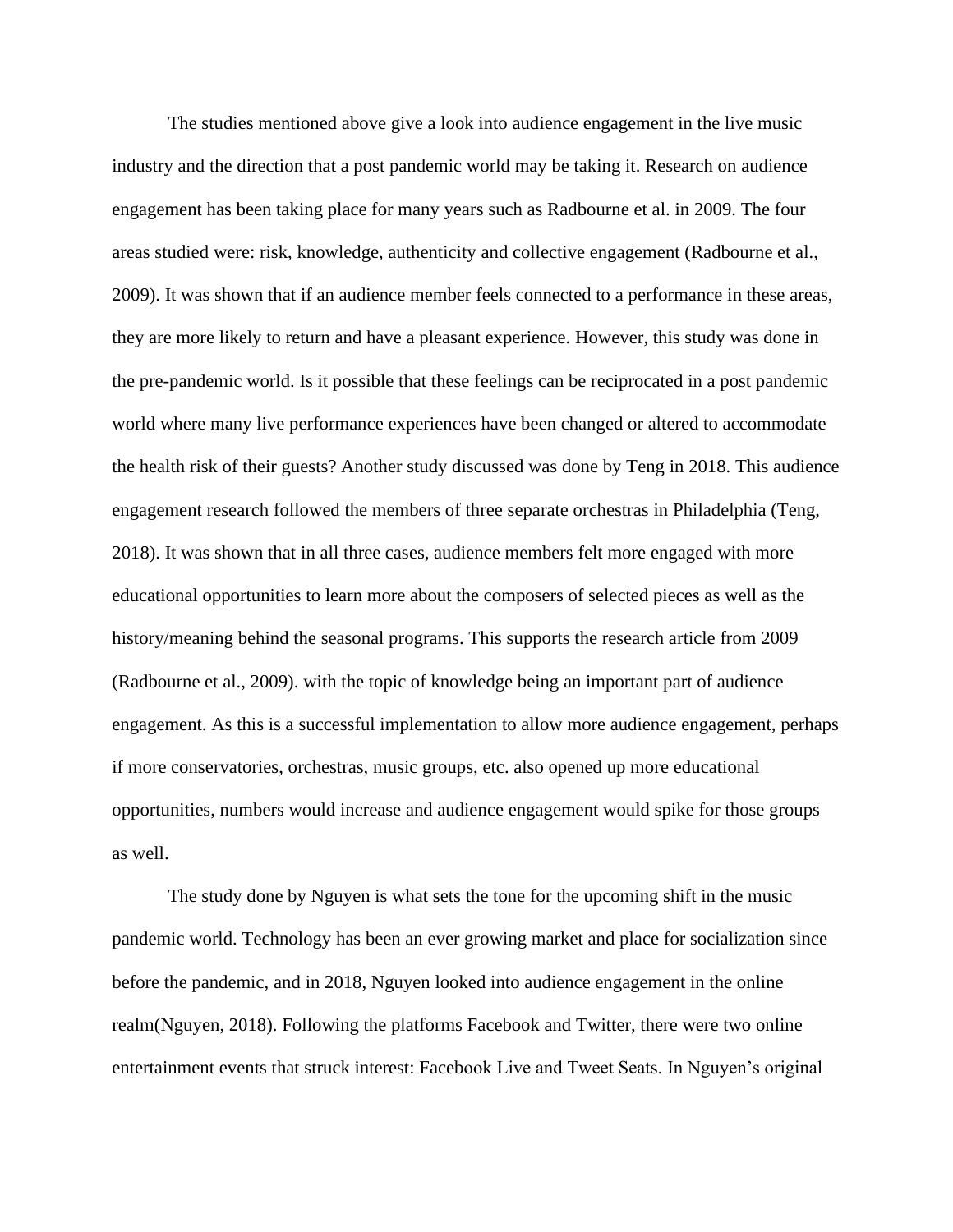hypothesis, it was thought that the audience would not feel as engaged to the performance as a live performance experience would (Nguyen, 2018). However, this was not the case. The audience members of both platforms felt engaged in the performance and were able to experience perks such as communication with other audience members, educational opportunities while listening, and experience different perspectives on the performance from their fellow viewers. This research provides much insight to the possible future of music performances. It allows for a widespread community and gives access to those who may be unable to attend in person.

The music world was much different before the pandemic and we had to adapt as the pandemic came into the world. The year the pandemic went global a study was done by Garrido and Macritchie. This was when performances were still live, before lockdowns and curfews were enforced. As seen in the research done in 2009 (Radbourne et al., 2009), collective engagement with other audience members as well as the performers is extremely important. Garrido and Macritchie found that once again educational opportunities allowing audience members to gain a better understanding of the performance and the meaning behind it allowed them to feel much more engaged with each other as well as the performers (Garrido & Macritchie, 2020). Educational opportunities are once again seen as extremely important to the audience experience, so more progress should be sought after in this territory.

The final study that was looked into was done in 2021 (Fraser et al., 2021). This is a study taken in the post pandemic world. Once again, this study covered an online platform. Similarly to the research done by Nguyen (Nguyen, 2018), it was thought that the online audience members would not feel as engaged as live performance members. However, this was not the case. Online members were given many communication opportunities between other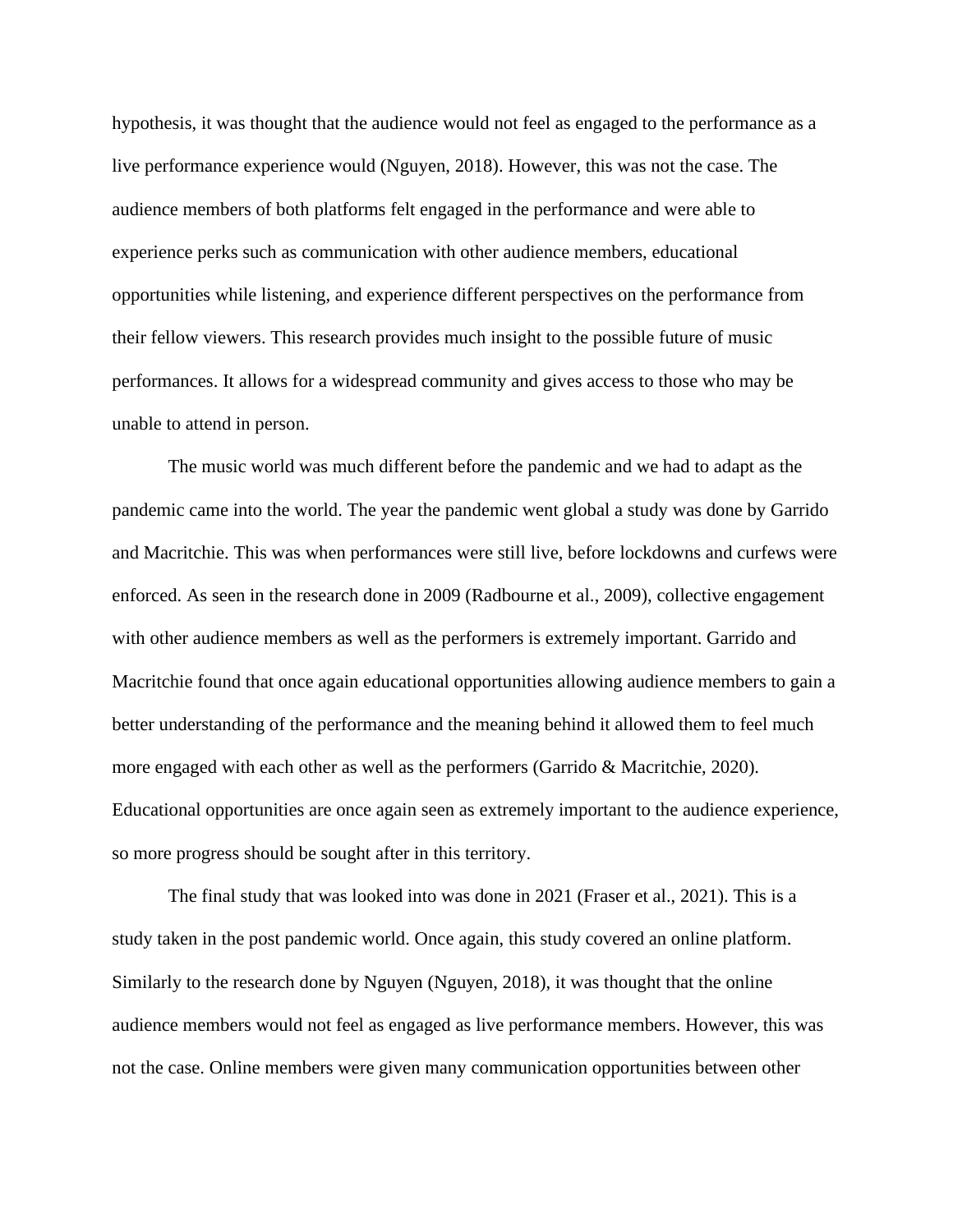audience members that allowed them to feel connected to each other as well as the performance at hand (Fraser et al., 2021). As there has been much positive feedback with live streamed and online performances, this could open the door for many performance possibilities.

As the world changes, so must the way that humans live their day to day lives. Before the COVID-19 pandemic, live performance opportunities were taken for granted, a luxury we didn't know we had until it was gone. Once lockdowns and curfews were set into place, live performances weren't possible. Keeping an audience engaged in a live setting has many factors, there was no telling how a switch to only online performances was going to be taken by the public. Thankfully, the music community welcomed this new "norm" with open arms and even allowed for much growth by performers and audience members alike. Audience engagement was effective on these online platforms and gave humans the joy of music once again. While the COVID-19 pandemic is entering its decline season, the music community has only grown stronger.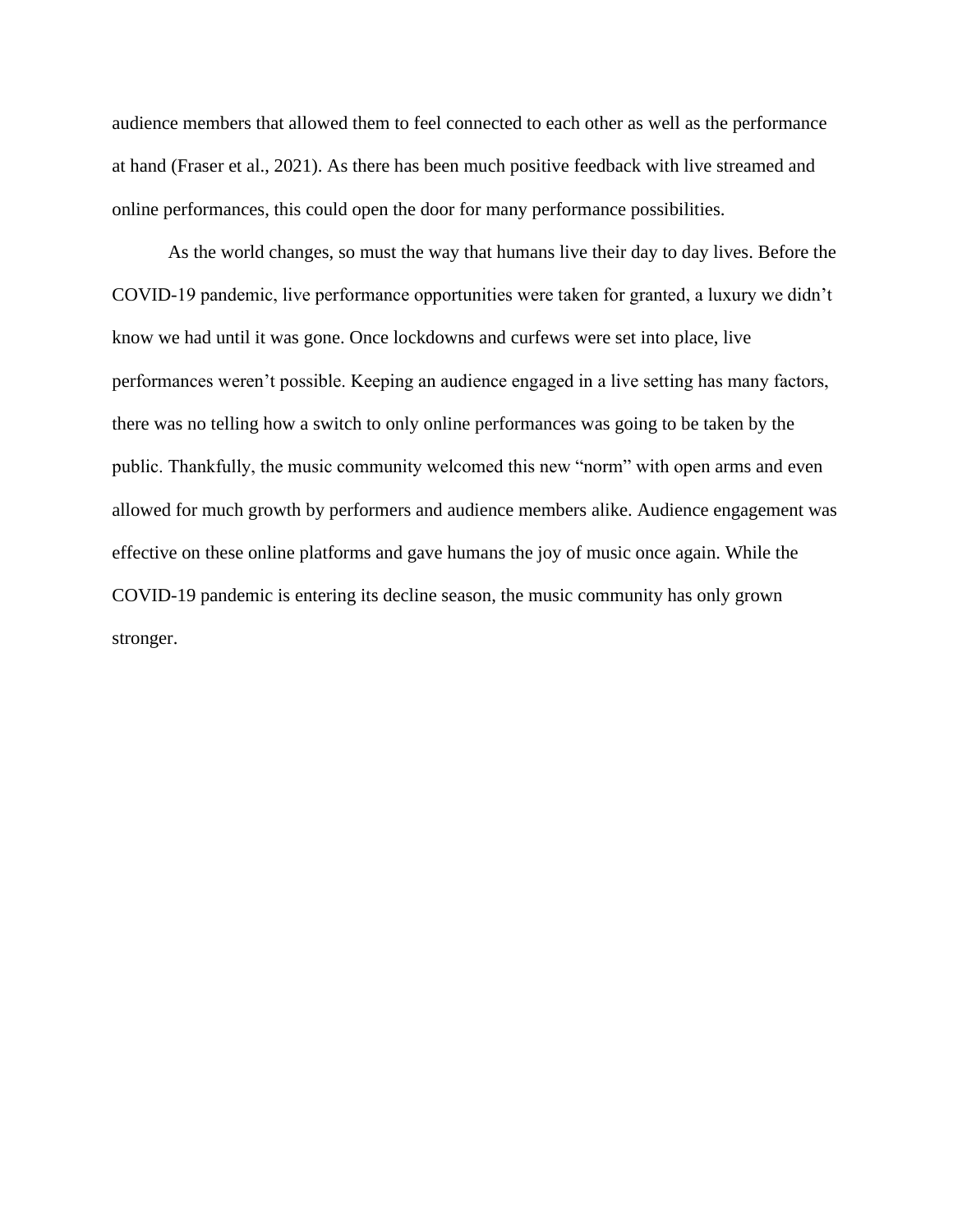## References

Berliner Philharmoniker. *The digital concert hall of the Berliner Philharmoniker*. Digital concert hall. https://www.digitalconcerthall.com/en?utm\_medium=paid\_ad&utm\_campaign=us\_gsa

CDC. (2022). *COVID data tracker*. Centers for Disease Control and Prevention. <https://covid.cdc.gov/covid-data-tracker/>

Fraser, T., Crooke, A. H. D., & Davidson, J. W. (2021). "Music Has No Borders": An exploratory study of audience engagement with YouTube music broadcasts during COVID-19 lockdown, 2020. *Frontiers in Psychology, 12*.<https://doi.org/10.3389/fpsyg.2021.643893>

Garrido, S., & Macritchie, J. (2020). Audience engagement with community music performances: Emotional contagion in audiences of a 'pro-am' orchestra in suburban Sydney. Musicae Scientiae, 24(2), 155-167.<https://doi.org/10.1177/1029864918783027>

Nguyen, H. T. T. (2018). *Audiences' engagement with Twitter and Facebook Live during classical music performances: Community and connectivity through live listening experiences.*  PhD, University of Iowa. [https://www.proquest.com/dissertations-theses/audiences-engagement](https://www.proquest.com/dissertations-theses/audiences-engagement-with-twitter-facebook-live/docview/2184811627/se-2?accountid=26417)[with-twitter-facebook-live/docview/2184811627/se-2?accountid=26417](https://www.proquest.com/dissertations-theses/audiences-engagement-with-twitter-facebook-live/docview/2184811627/se-2?accountid=26417)

Nguyen, M. H., Gruber, J., Fuchs, J., Marler, W., Hunsaker, A., & Hargittai, E. (2020). Changes in digital communication during the COVID-19 global pandemic: implications for digital